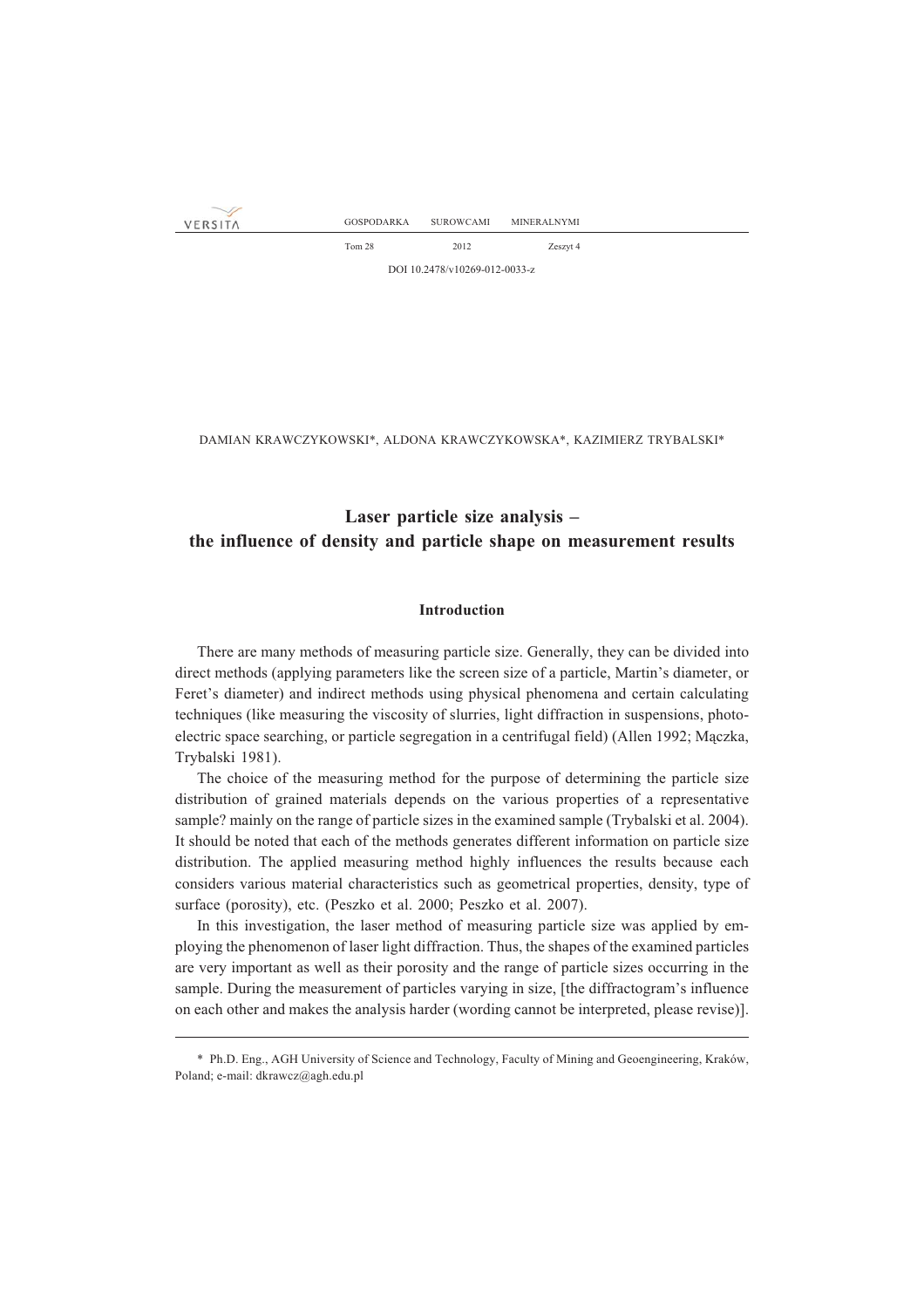The coincidence of the factors mentioned above influences the error of the measurement and its precision (Haustein, Quant 2011; Kordek 1999). Furthermore, the influence of material density is also important. Materials of higher density may not be sufficiently dispergated and directed to the measuring cell (particle sedimentation) in a way not representative of the entire sample, causing measuring errors.

The advantages and disadvantages of applying the laser method to determine particle size distribution remain the subject of discussion and research around the world (Ramaswamy, Rao 2006; Rodriguez, Uriarte 2009). Despite varying results offered by different methods of determining particle size distribution, various authors claim that the laser method is best either because of the high precision of the results obtained or the short time required for the measurement when compared with the lengthier and harder to perform Pipette method (Loizeau et al. 1994; Konert, Vandenberghe 1997).

The purpose of the study presented here was to verify the influence of density and particle shape on the results of laser particle size analyses.

The adequacy of this analysis was characterized by variation coefficient *w* for percentage shares of individual particle fractions, and the repeatability of the results was not examined because the determined value of measurement precision of <1.5% was given by the device's manufacturer.

## **1. Experiments and analyses**

The following materials of varying densities were used in this study: coal with a mean density of 1.45 g/cm<sup>3</sup>, porphyry 2.78 g/cm<sup>3</sup>, and barite 4.45 g/cm<sup>3</sup>. However, their granulation was quite similar  $(0-600 \mu m)$ . Additionally, the study included copper shale ore and volatile ash originating from hard coal combustion. Their particle shapes were different, ranging from  $0-300$   $\mu$ m. The particle shapes were described numerically by an elongation coefficient comparing to circle  $K_{\alpha}$ , which was calculated by means of computer image analysis of the studied materials. An optical microscope was used for this purpose which was equipped with a digital camera and the image analysis program Aphelion.

Figures 1 and 2 present examples of microscopic pictures of copper ore and ash particles. The shape coefficient  $K_{\alpha}$  for shale ore was equal to 1.87 and for ash 1.12 (for circle  $K_{\alpha} = 1$ ). The differences between coefficients prove the different shapes of particles of both materials. The particles of copper shale ore were characterized by the irregular, elongated shape of their sharp edges (Fig. 1).

The volatile ashes indicated the particles were of a spherical shape, but of various diameters, colors, and crystallization levels (Fig. 2). Some of the particles were microspheres with a diameter of <0.5 mm which contained smaller particles inside. Also, particles of glasslike bubbles containing gas occurred. The thicker fractions of ashes indicated irregular shapes of particles of high porosity.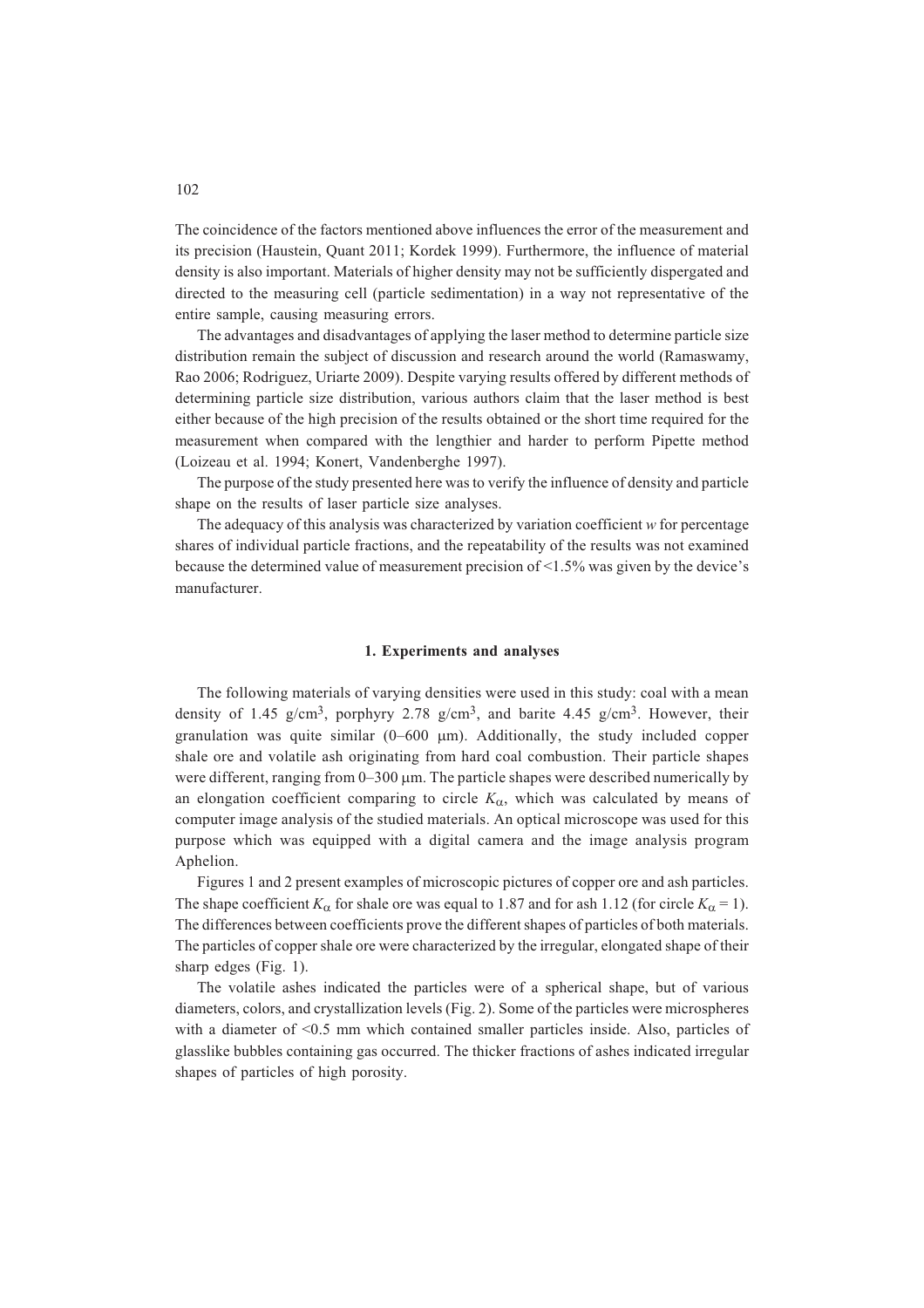

Fig. 1. Microscopic image of the copper shale ore particles

Rys. 1. Zdjęcie mikroskopowe przedstawiające ziarna rudy łupkowej Cu



Fig. 2. Microscopic image of fly ash particles from coal combustion Rys. 2. Zdjęcie mikroskopowe ziaren popiołu lotnego ze spalania węgla

The samples under study were material suspensions which were classified several times in a laboratory hydrocyclone giving two products each time: fine-grained overflows and thick-grained outflows (the conditions of classification were not the subject of this paper). Three representative samples were collected each time from the feeds and classification products for the purpose of calculating the variation coefficients *w*. Figures 3 and 4 present the mean particle size distribution of the examined products.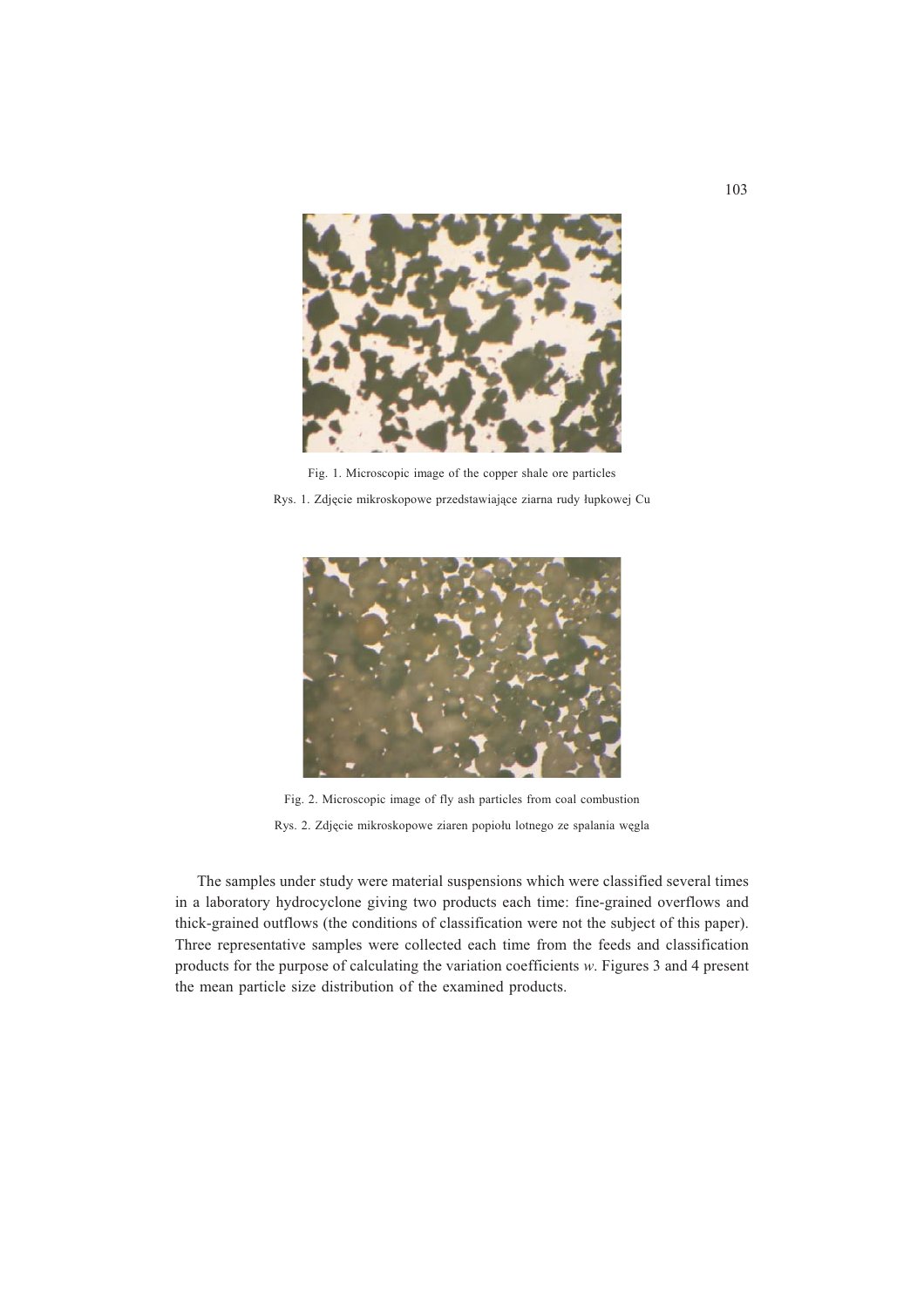

Fig. 3. Mean granulation of analyzed products originating from materials of varying densities





Fig. 4. Mean granulation of analyzed products originating from materials of varying particle shapes

Rys. 4. Średnie uziarnienie badanych produktów materiałów różniących się kształtem ziaren

104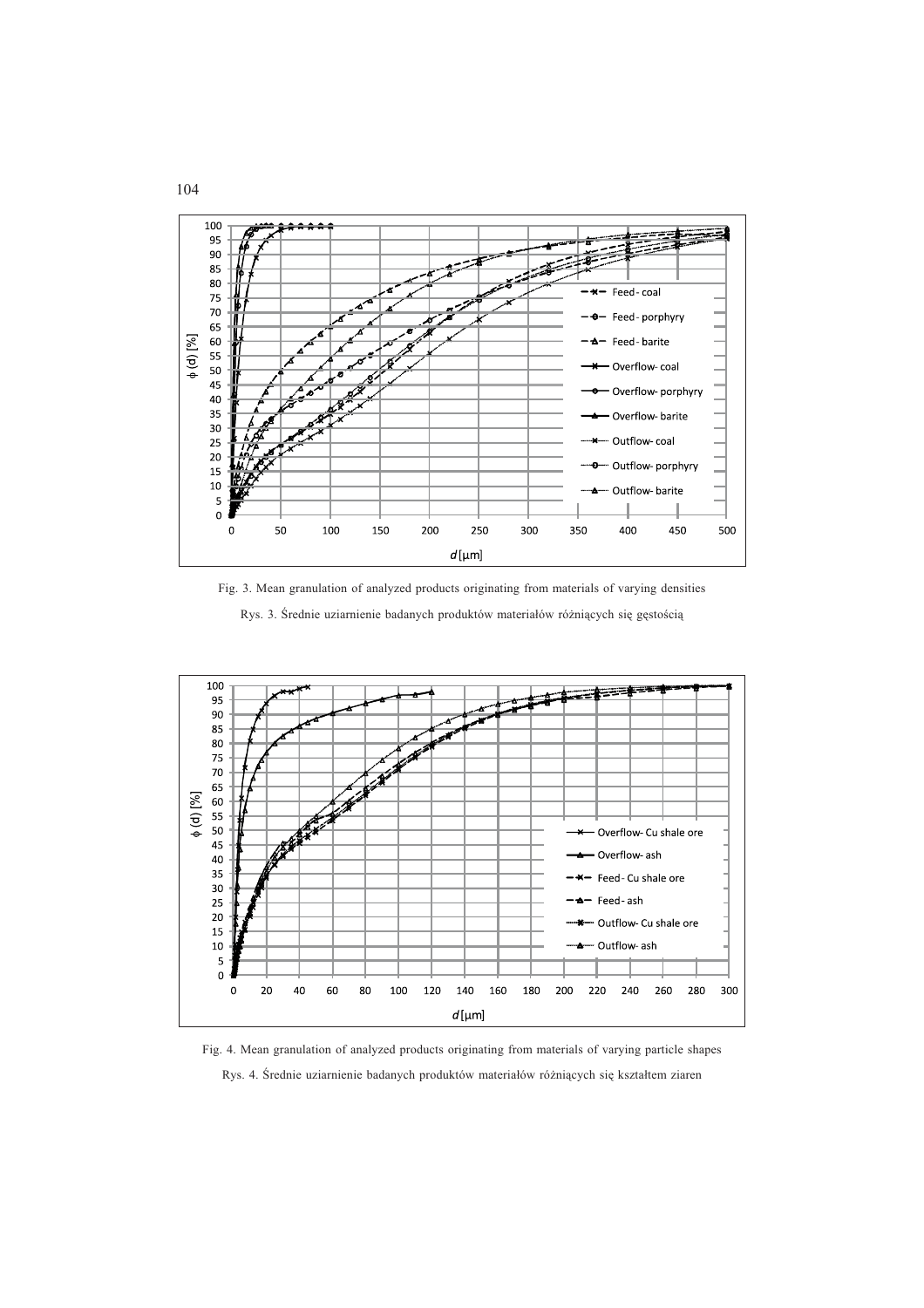## **2. Measurement method**

A laser analyzer of particle size Analysette 22 was used for the particle size analyses, which was equipped with a helium-neon laser, optical system, flowing measure cell for suspensions, and dispersing unit.

The rule of measurement is based on laser stream diffraction of the measured particles. The laser stream x-rays the measured cell and diffracts on the particles proportionally to their sizes. When the particle population occurs, the volumetric distribution of their size is described by the intensiveness of the distributed light diffracted on them. The diffraction occurs on the edges dividing two media of various light diffraction coefficients. These edges then become the new sources of the waves. The interference phenomenon accompanying this event creates the diffractograms – alternate bright and dark spherical rings. According to the diffraction rule, small particles refract laser light at higher angles, and larger particles result in smaller refraction angles from the original light stream. The luminosity is proportional to the contents (amount) of the individual particles. The diffraction image produced is identified by a system of photosensitive detectors. The obtained signals are used to calculate the particle size distribution. To accomplish this, the Fraunhofer transformation is applied which describes the phenomenon of the diffraction of light passing through the diffraction grating (studied sample). It allows for the calculation of the relations between the diffraction grating constant, the geometrical parameters of the measuring system, the light wavelength, and the diffraction effect registered by the detector.

$$
Particle\ diameter = \frac{1.84 \cdot f \cdot wave\ length}{R_o}
$$

where:

 $R<sub>o</sub>$  – radius of diffraction rings,

*f* – focal length of lens.

This equation may be applied only when the analyzed particles are of a similar size. In the case of two particles of different sizes, diffractograms influence each other and make the analysis harder to perform. Two equations are then needed to determine their diameters and the intensiveness of the diffracted light as a function of the diffraction angle measuring their mutual volumetric ratios. The number of equations and number of particles for each equation is equal to the number of measured particle fractions. A set of matrices is obtained which allows for the determination of the size of particles and their mutual volumetric ratios. These calculations are being realized automatically by the calculating system of the measuring device (De Boer et al. 1987; Instrukcja… 1994; Syvitski, ed. 1991).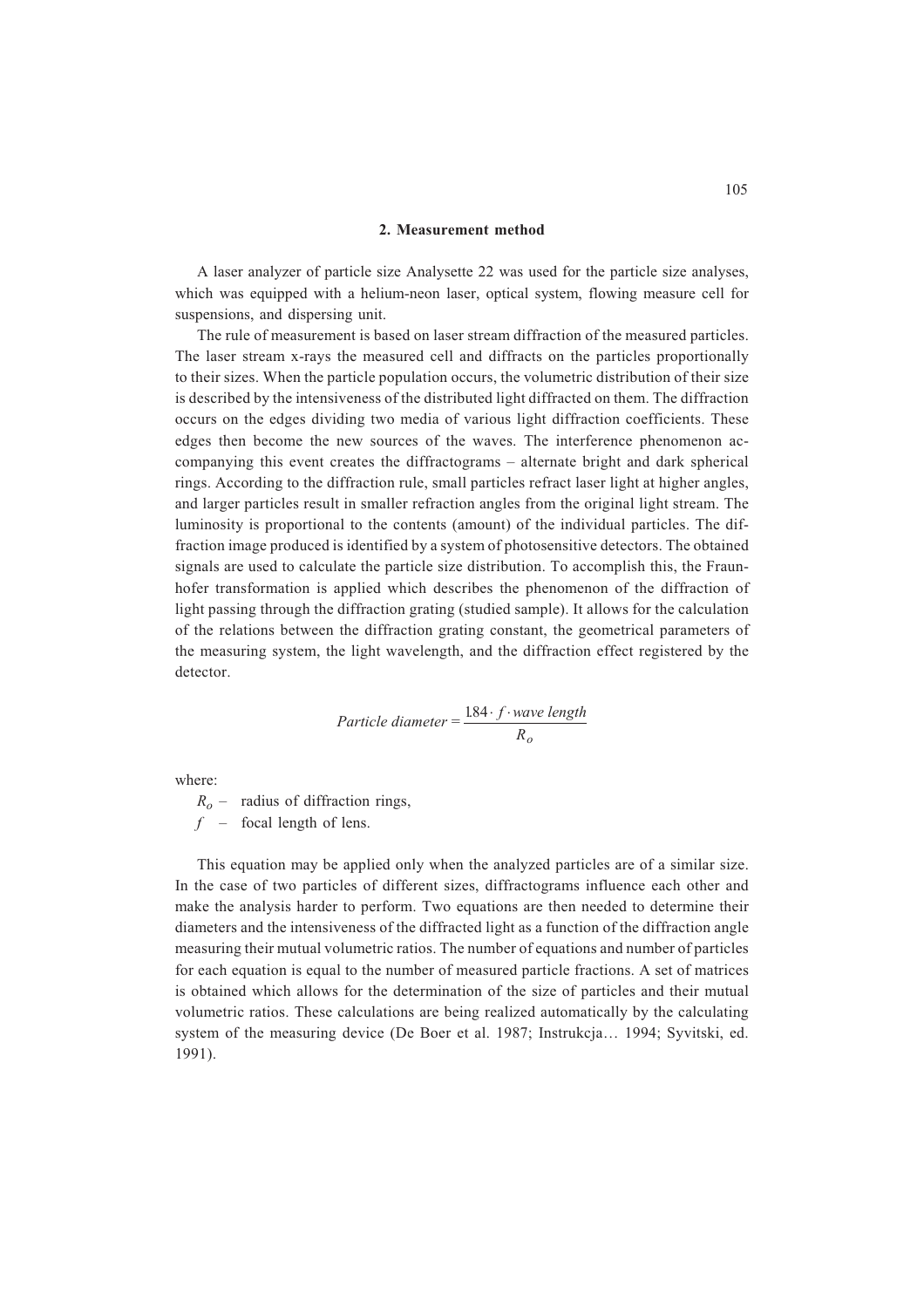## **3. Analysis of results**

In order to determine the influence of mineral density and particle shape on the accuracy of laser particle size analyses, the following basic statistical parameters were calculated: standard deviations  $s$  and variation coefficients  $w_i$  for particle fractions' shares in individual products, according to formula 1.

$$
w_i = \frac{s}{\overline{a}} \cdot 100\% \tag{1}
$$

where:

 $\overline{a}$  – mean contents of the *i*<sup>th</sup> particle fractions in material [%],

 $s$  – standard deviation of the  $i<sup>th</sup>$  particle fractions contents in the material.

Table 1 shows the examples of data and statistical calculations for coal overflows as an example of the calculation methodology applied by elaboration of the results.

TABLE 1

Contents of particle fractions in overflows of individual experiments conducted for coal with statistical data TABELA 1

| Particle       |       |       |                                    | <b>Statistics</b> |                  |       |      |       |
|----------------|-------|-------|------------------------------------|-------------------|------------------|-------|------|-------|
| fractions [mm] |       |       | Contents of particle fractio $a_i$ | a                 | $\boldsymbol{S}$ | $W_i$ |      |       |
| $0 - 0.5$      | 1.04  | 1.35  | 1.18                               | 1.15              | 1.02             | 1.15  | 0.13 | 11.51 |
| $0.5 - 1$      | 3.97  | 4.12  | 3.95                               | 3.94              | 3.87             | 3.97  | 0.09 | 2.32  |
| $1 - 2$        | 8.9   | 8.82  | 8.65                               | 8.82              | 8.78             | 8.79  | 0.09 | 1.04  |
| $2 - 3.15$     | 8.57  | 8.43  | 8.34                               | 8.45              | 8.43             | 8.44  | 0.08 | 0.98  |
| $3.15 - 5$     | 11.01 | 10.85 | 10.75                              | 10.82             | 10.84            | 10.85 | 0.10 | 0.88  |
| $5 - 7$        | 9.87  | 9.65  | 9.63                               | 9.63              | 9.68             | 9.69  | 0.10 | 1.05  |
| $7 - 10$       | 12.4  | 11.99 | 12.13                              | 12.1              | 12.17            | 12.16 | 0.15 | 1.24  |
| $10 - 15$      | 15.54 | 14.93 | 15.27                              | 15.33             | 15.35            | 15.28 | 0.22 | 1.45  |
| $15 - 20$      | 10.44 | 10.1  | 10.28                              | 10.48             | 10.37            | 10.33 | 0.15 | 1.46  |
| $20 - 25$      | 6.71  | 6.58  | 6.62                               | 6.86              | 6.67             | 6.69  | 0.11 | 1.62  |
| $25 - 30$      | 4.27  | 4.26  | 4.22                               | 4.42              | 4.25             | 4.28  | 0.08 | 1.83  |
| $30 - 35$      | 2.7   | 2.75  | 2.7                                | 2.83              | 2.71             | 2.74  | 0.06 | 2.02  |
| $35 - 40$      | 1.72  | 1.78  | 1.74                               | 1.8               | 1.74             | 1.76  | 0.03 | 1.87  |
| $40 - 50$      | 1.87  | 2.04  | 1.99                               | 2.0               | 1.96             | 1.97  | 0.06 | 3.24  |
| $50 - 60$      | 0.83  | 1.02  | 1.53                               | 0.93              | 0.98             | 1.08  | 0.28 | 26.17 |

|                                |  |  |  |  |  |  | Zawartości klas ziarnowych w przelewach poszczególnych eksperymentów dla węgla |  |  |  |  |
|--------------------------------|--|--|--|--|--|--|--------------------------------------------------------------------------------|--|--|--|--|
| wraz ze statystykami opisowymi |  |  |  |  |  |  |                                                                                |  |  |  |  |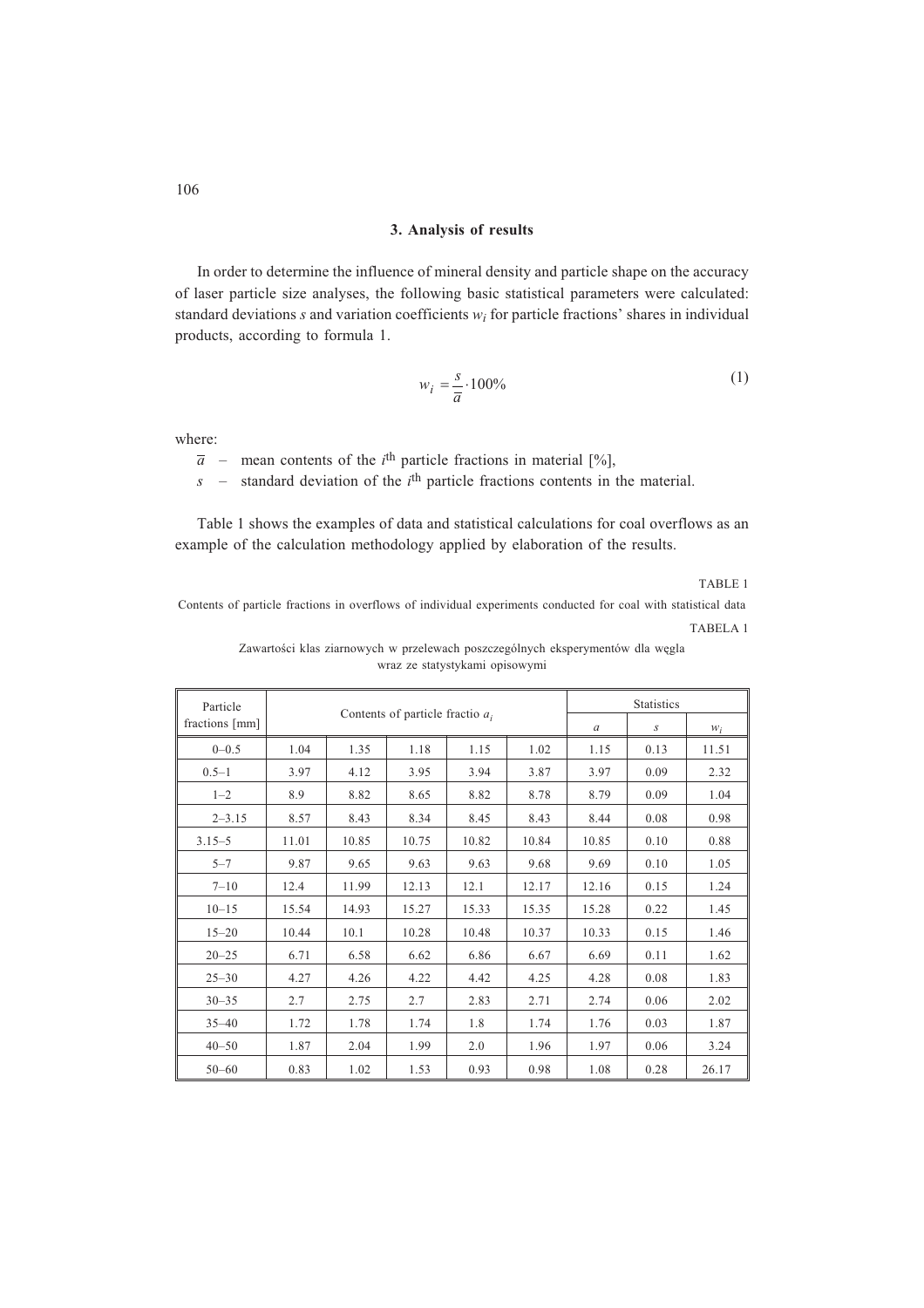Figures 5–9 present the mean values of variation coefficients for feeds, outflows, and overflows for individual materials.

An analysis of figures 5–9 indicates that the precision of analyses measured by variation coefficient is different for particular particle size fractions for classification products. The



Fig. 5. Variation of mean values of variation coefficients of individual particle fractions shares in analyzed material overflows

Rys. 5. Zmienność wartości współczynników zmienności udziałów poszczególnych klas ziarnowych w analizowanych przelewach



Fig. 6. Variation of mean values of variation coefficients of individual particle fractions shares in analyzed material feeds

Rys. 6. Zmienność wartości współczynników zmienności udziałów poszczególnych klas ziarnowych w analizowanych nadawach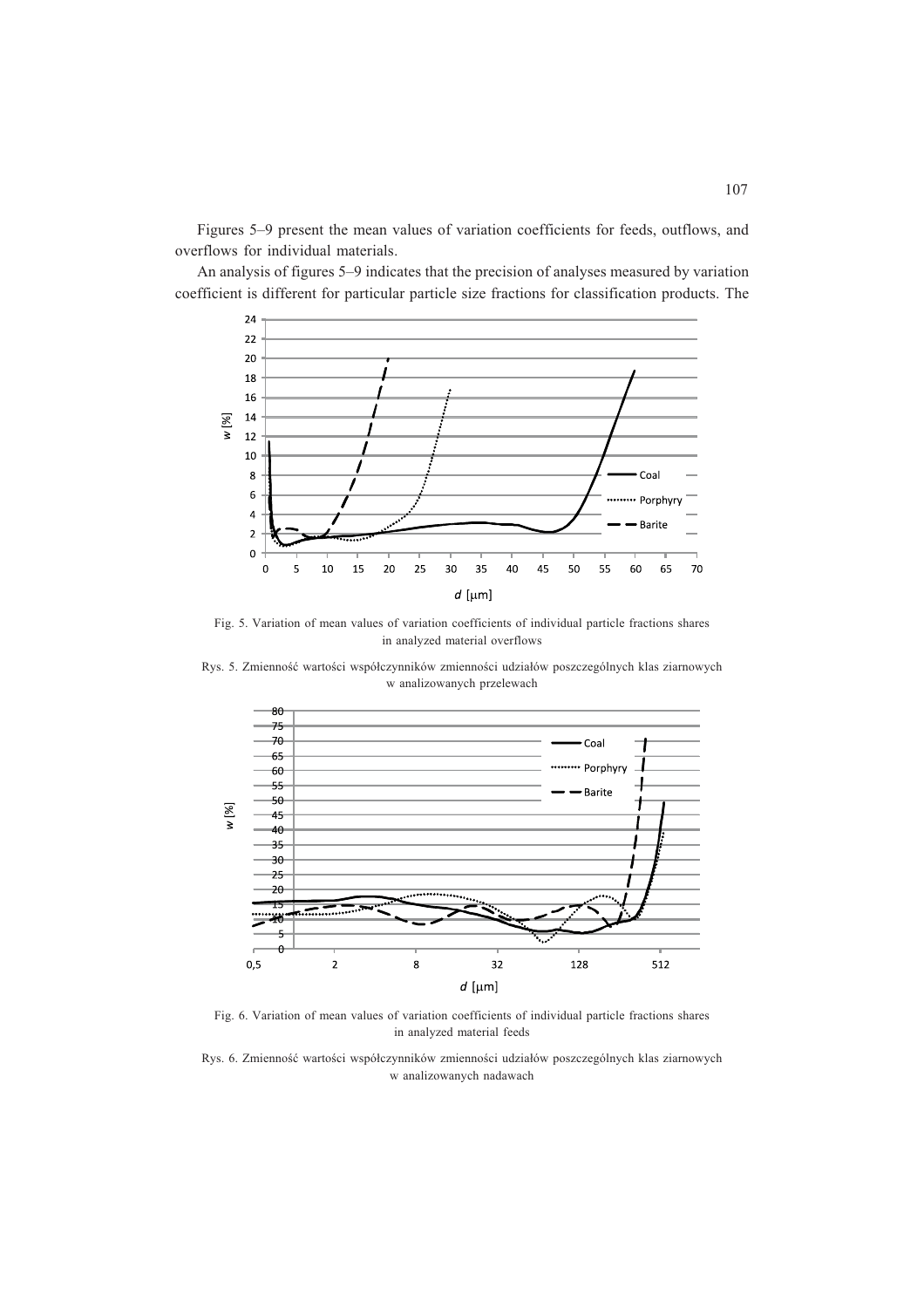

Fig. 7. Variation of mean values of variation coefficients of individual particle fractions shares in analyzed material underflows

Rys. 7. Zmienność wartości współczynników zmienności udziałów poszczególnych klas ziarnowych w analizowanych wylewach



Fig. 8. Variation of mean values of variation coefficients of individual particle fractions shares in analyzed material overflows

Rys. 8. Zmienność wartości współczynników zmienności udziałów poszczególnych klas ziarnowych w przelewach

highest values of these coefficients were obtained for feeds and outflows and the lowest for overflows. The range of granulation of overflows in comparison with outflows was much narrower, proving that the particle size analyses for overflows were the most precise.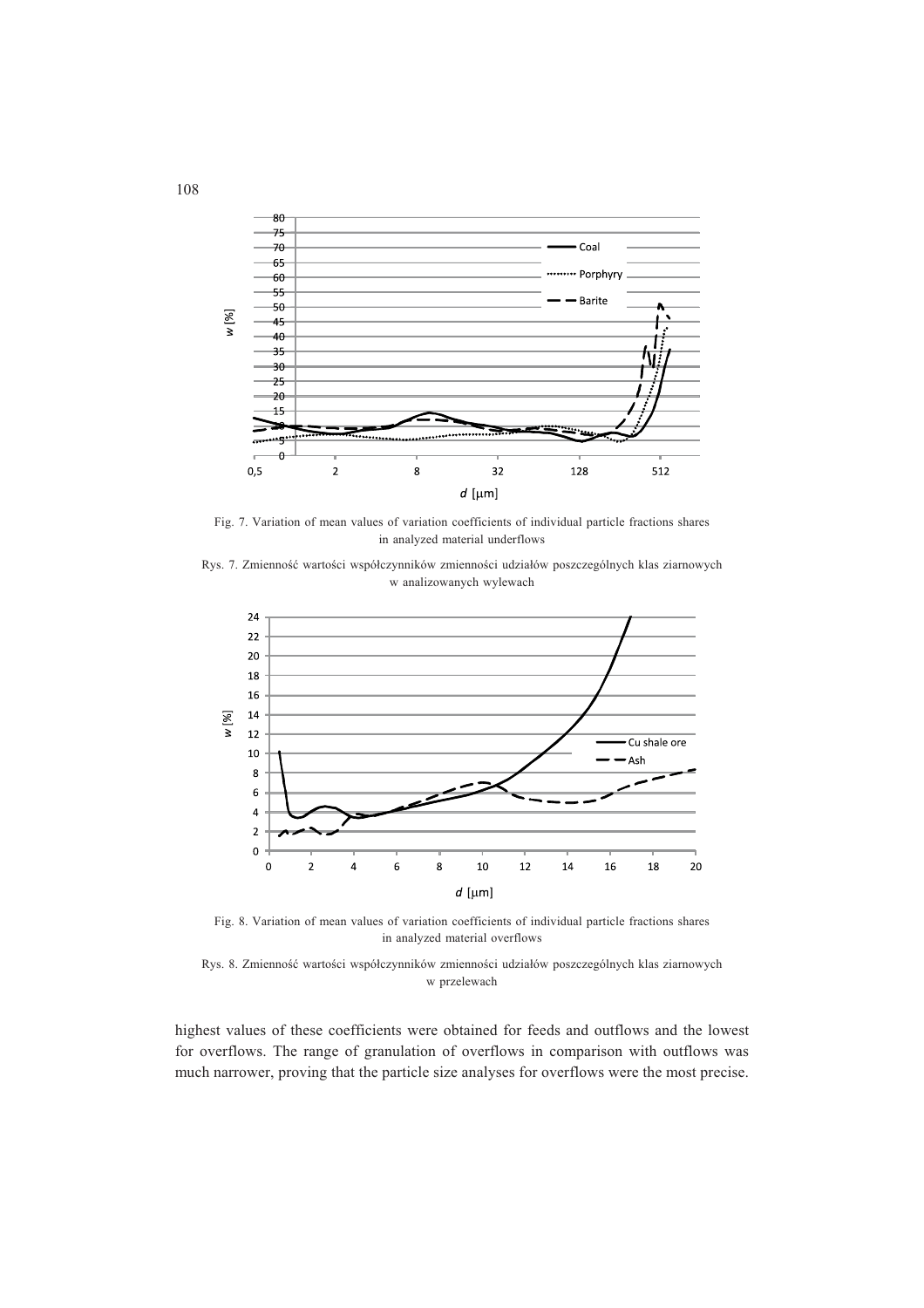

Fig. 9. Variation of mean values of variation coefficients of individual particle fractions shares in analyzed material underflows

Rys. 9. Zmienność wartości współczynników zmienności udziałów poszczególnych klas ziarnowych w wylewach

This is directly connected with the measurement method (light diffraction) used in the laser analysis. The diffractograms produced during analysis originated from the measured particles' mutual overlap, making the analysis harder (De Boer et al. 1987; Instrukcja… 1994; Peszko, Niedoba 2006; Syvitski, ed. 1991). The most deranging the measurement (meaning unclear, please revise) are diffractograms originating from the biggest particles. The extremely large particles influence strongly the precision of the finest particles' measurement, and the fine particles cause the opposite effect without resulting in significant errors in measuring the larger particles.

The differences in particle size analyses' adequacy of overflows, outflows, and feeds were most visible for materials of varying particle density. The cause of such a situation could be the wider range of their granulation  $(0-600 \mu m)$  in comparison to materials of a different shape coefficient  $(0-300 \mu m)$  connected also with greater errors during the sampling process.

The variation coefficients for particle fractions ranging from extremely fine particles to extremely thick are quite high, obviously connected with the randomness of measurement for such a small population of these particles, indicating high values of errors. Insignificant mean contents of these fractions cause higher values of calculated factors *wi*. Furthermore, laser analysis for the finest particles categorized by limited sensitivity of the measurement due to the boundaries of the device's measuring range (de Boer et al. 1987; Kordek 1994).

Analyzing the influence of material density on the preciseness of particle size laser analyses, no significant differences were observed in the values of variation coefficients.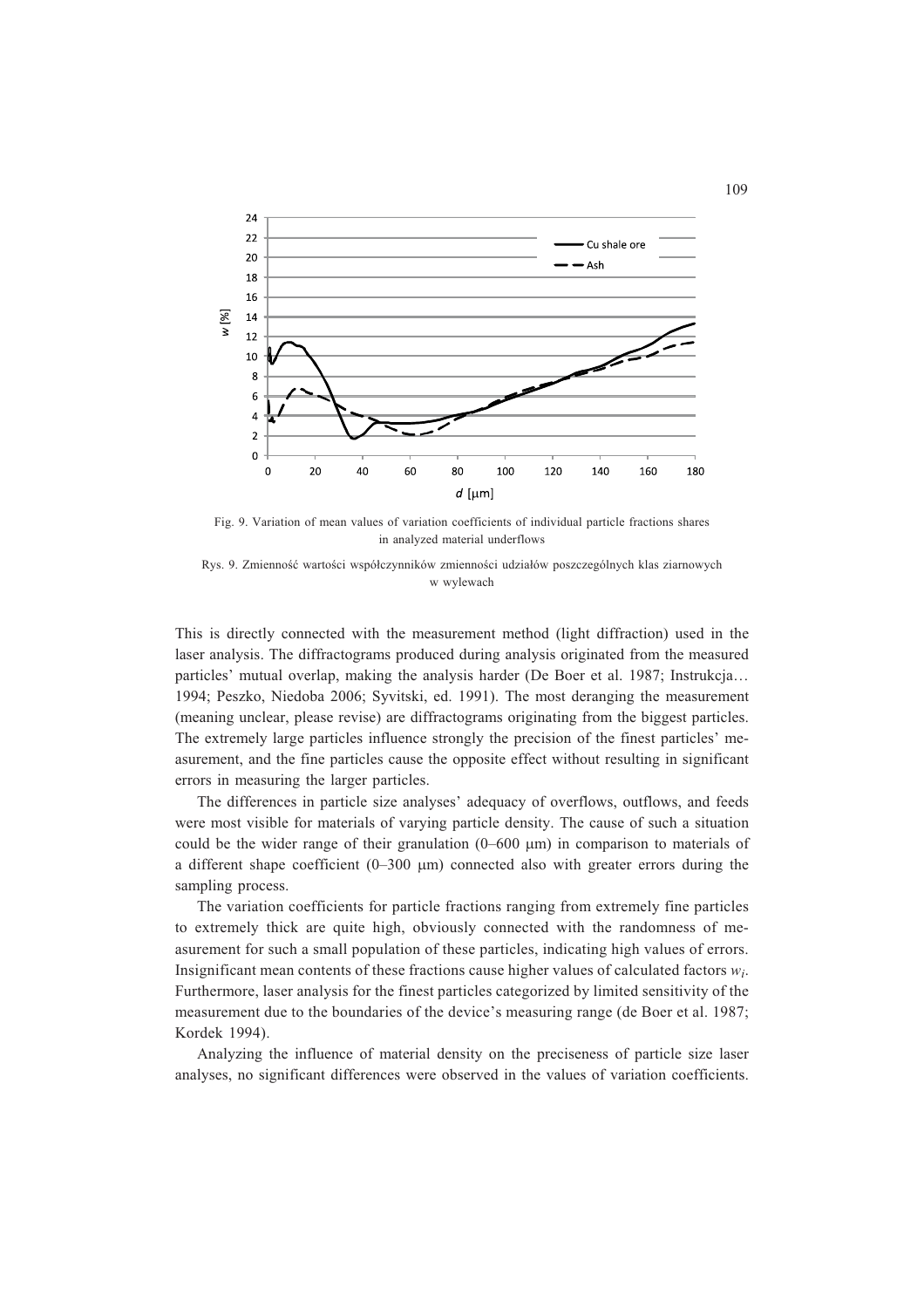For barite (the density of which is the greatest), however, the coefficients for particle fractions indicated slightly higher changeability.

Considering the influence of material particles' shapes on the preciseness of particle size laser analyses, it can be stated that ash provides more stable results especially for the extremely fine particle range. This can be due to the more spherical shape of ash particles. The variation coefficients of particle fractions' contents in both products of ash classification were lower in comparison to coefficients obtained for copper ore. However, these differences are not large.

## **Conclusions**

The results of this study demonstrated that:

- Laser particle size analysis gives precise information about particle size distribution.
- No significant influence was observed of material density on the preciseness of particle size analyses performed by the laser method.
- The influence of the particle shape for the examined materials on the adequacy of the particle size analyses performed using the laser method was demonstrated. This occurs because the laser diffraction method is based on calculating all of the dimensions of irregular particles. All of these are taken into consideration when preparing the results of the analysis.
- The preciseness of laser particle size analyses varies for individual material streams and is described by a variation coefficient of particle fractions' shares. The most precise results are obtained for overflows, while the least precise results were obtained for feeds and outflows.

As the conducted research indicated, the observed differences occur mainly from the measuring method applied in order to determine particle size distribution. This is based on the laser diffraction phenomenon as well as from different particle size distributions in classified material streams.

The scientific work financed from science budget resources in 2010–2013 as research project No N524 467739

### **REFERENCES**

A l l e n T., 1992 – Particle Size Measurement. Chapman & Hall, 1992

- De Boer et al. 1987 De Boer G.B.J., De Weerd C.D., Thoenes D., Goossens H.W.J., 1987 Laser Diffraction Spectrometry: Fraunhofer Diffraction Versus Mie Scattering. Particle & Particle Systems Characterization 4, s. 14–19.
- H a u s t e in E., Qu a n t B., 2011 Charakterystyka wybranych właściwości mikrosfer frakcji popiołu lotnego ubocznego produktu spalania wêgla kamiennego. Gospodarka Surowcami Mineralnymi t. 27, z. 3.

Instrukcja obsługi laserowego miernika cząstek "Analysette 22", materiały firmy "Silesia Projekt", Katowice 1994.

## 110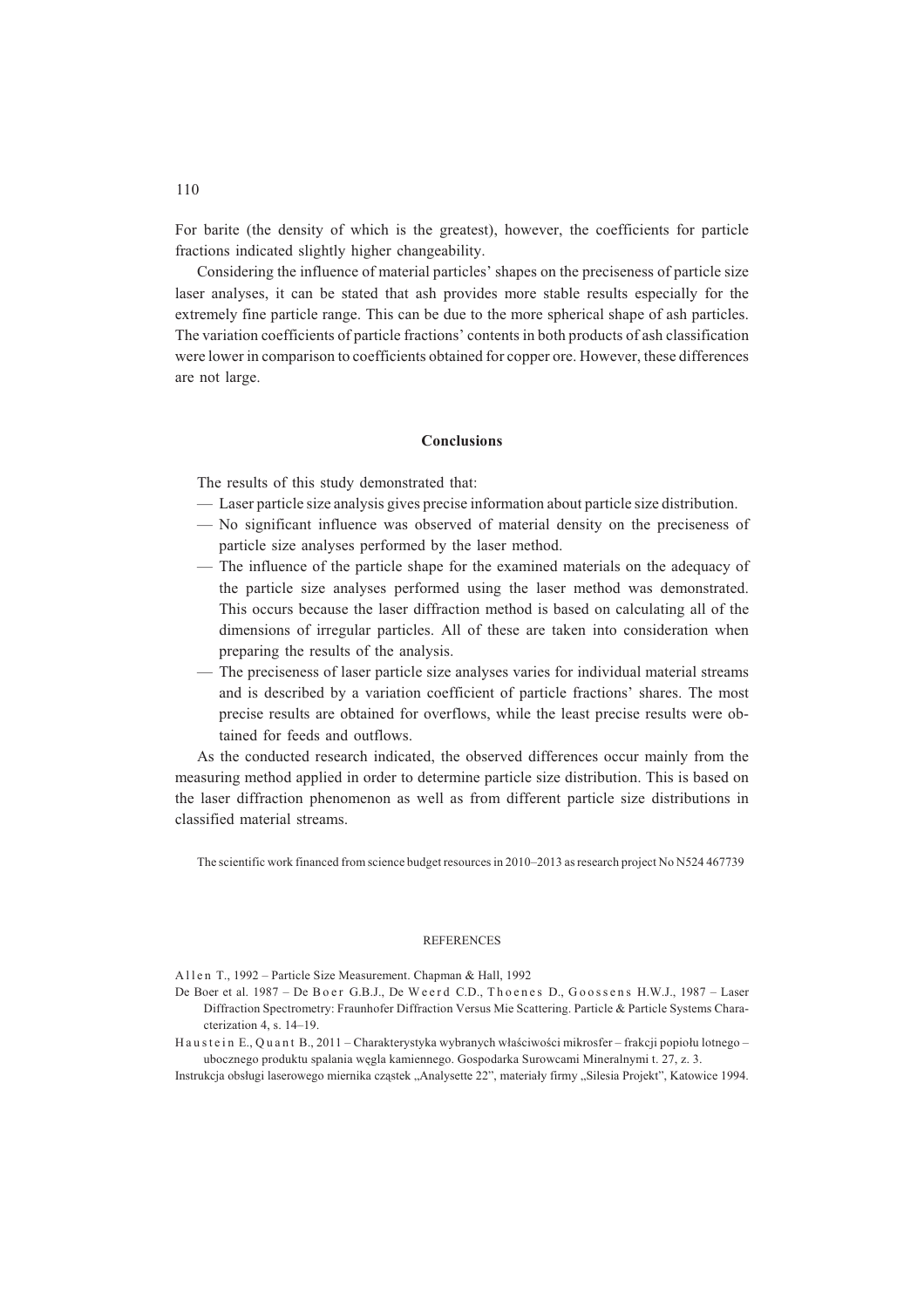- K on ert M., V and en berghe J., 1997 Comparison of Laser Grain Size Analysis with Pipette and Sieve Analysis: a Solution for the Underestimation of the Clay Fraction. Sedimentology 44, s. 523–535.
- K o r d e k J., 1994 Współczesne podejście do pomiarów granulometrycznych ziarn skrajnie drobnych. Technika i technologia w procesach wzbogacania surowców mineralnych i odpadowych, XXVI Krakowska Konferencja Naukowo-Techniczna Przeróbki Kopalin – Ustroñ 1994, Kraków, Oficyna Wydawnicza Jaxa.
- K o r d e k J., 1999 Analiza granulometryczna wąskich klas ziarnowych materiału przygotowanego na sitach analitycznych. Gospodarka Surowcami Mineralnymi t. 15, z. spec.
- Loizeau et al. 1994 Loizeau J.-L., Arbouille D., Santiago S., Vernet J.-P., 1994 Evaluation of a Wide Range Laser Diffraction Grain Size Analyser for Use with Sediments. Sedimentology 41, s. 353–361.
- Mączka W., Trybalski K., 1981 Kontrola procesów technologicznych cz. V. Skrypt uczelniany AGH, Kraków, nr 836.
- Peszko et al. 2000 Peszko B., Szymańska-Czaja M., Foszcz D., 2000 The dependence of the size distribution on the granulometric method of analysis. 5th Conference on Environment and mineral processing, Ostrava, s. 837–845.
- Peszko B., Niedoba T., 2006 Comparison of methods determining grain composition on base of various materials. AI Aggregates International iss. 4, pp. 16–22.
- Peszko et al. 2007 Peszko B., Kordek J., Niedoba T., Krawczykowska A., 2007 The analysis of shape coefficients for selected raw materials. Journal of Applied Sciences vol. 7, pp. 2084–2087.
- Ramaswamy V., Rao P.S., 2006 Grain Size Analysis of Sediments from the Northern Andaman Sea: Comparison of Laser Diffraction and Sieve-Pipette Techniques. Journal of Coastal Research 22(4), s. 1000–1009.
- Rodriguez J.G., Uriarte A., 2009 Laser Diffraction and Dry-Sieving Size Analyses Undertaken on Fineand Medium-Grained Sandy Marine Sediments: A Note. Journal of Coastal Research 25(1), s. 257–264.
- Syvitski J.P.M., ed., 1991 Principles, Methods and Application of Particle Size Analysis. Cambridge University Press, UK, s. 119–128.
- Trybalski et al. 2004 Trybalski K., Kedzior A., Krawczykowski D., 2004 Urzadzenia i metody pomiarowe uziarnienia w polskich zakładach przeróbki rud metali nieżelaznych. Górnictwo i Geoinżynieria, z. 2/1, s. 125–146.

**LASEROWA ANALIZA UZIARNIENIA – WP£YW GÊSTOŒCI I KSZTA£TU ZIAREN NA WYNIKI POMIARÓW**

## Słowa kluczowe

Laserowe analizy granulometryczne, dokładność analiz granulometrycznych

#### Streszczenie

Artykuł dotyczy dokładności określania składów ziarnowych materiałów drobnoziarnistych metodą laserową. Wybór metody pomiarowej do określenia składu ziarnowego materiałów uziarnionych zależy od różnych właściwości reprezentującej go próbki, głównie jednak od zakresu wielkości ziaren znajdujących się w badanej próbce. Należy jednak zdawać sobie sprawę, że każda z metod pomiarowych generuje z założenia różną informację o rozkładzie wielkości cząstek. Na wyniki oznaczeń główny wpływ ma bowiem stosowana metoda pomiaru, wykorzystująca różne właściwości materiałów: np. właściwości geometryczne, gęstość, charakter powierzchni (porowatość) itp.

Badano więc wpływ gęstości oraz kształtu cząstek na wyniki pomiarów metodą dyfrakcji laserowej, która to metoda staje się standardową w pomiarach uziarnienia proszków mineralnych. Analizy składów ziarnowych surowców wykonano przy użyciu laserowego granulometru Analysette 22 firmy Fritsch. Badania obejmowały pomiary uziarnienia surowców różniących się gęstością (węgiel kamienny, porfir, baryt) oraz kształtem ziaren (łupkowa ruda miedzi, popiół lotny ze spalania węgla). Gęstość surowców określono metodą piknometrii helowej, natomiast kształt ziaren wyrażono współczynnikiem kształtu obliczonym na podstawie wielkości geometrycznych